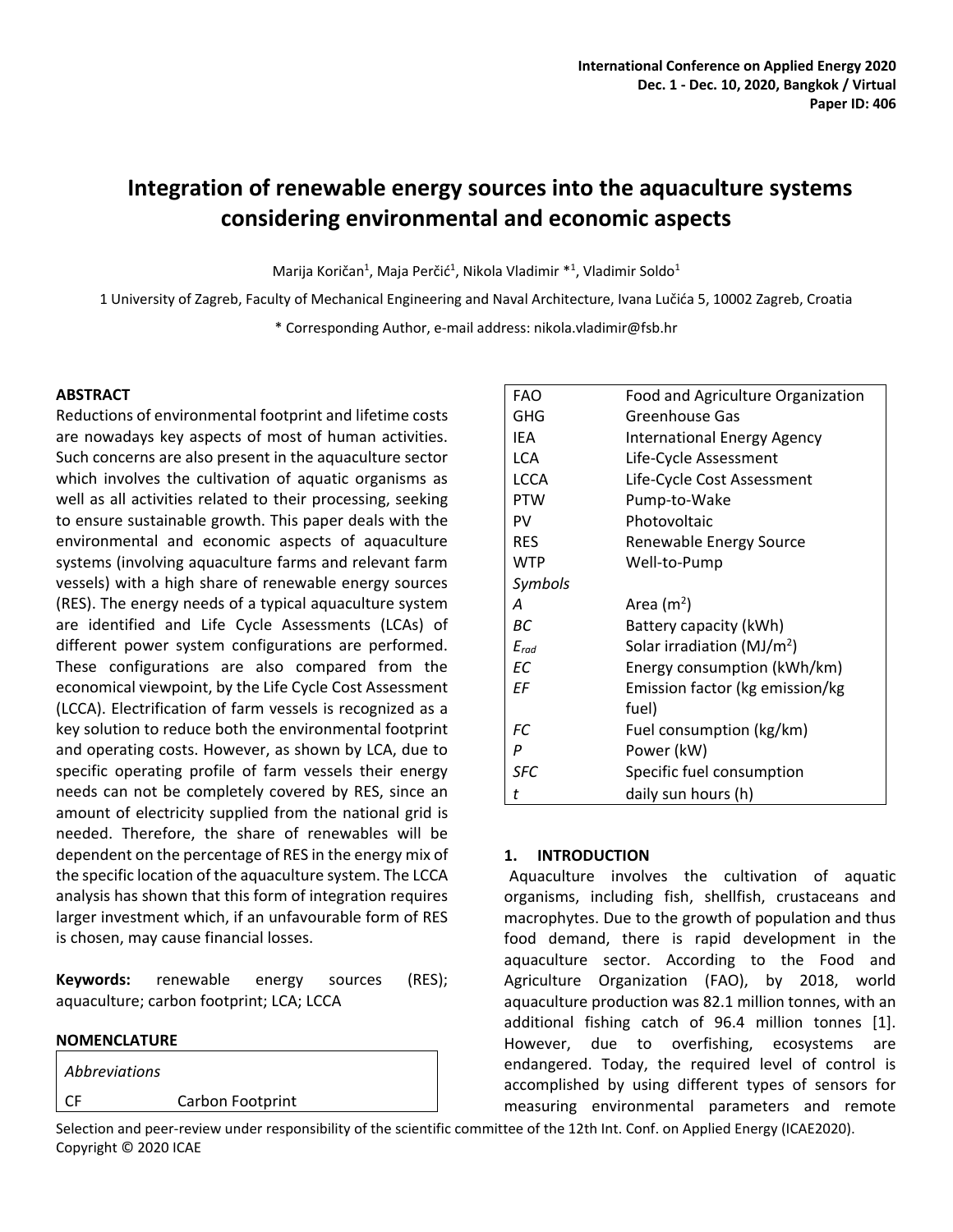monitoring to reduce food consumption and monitor the development of cultivated organisms. By implementation of automated feeders, sensors, monitoring systems, cranes and other equipment on barges, the autonomy of the aquaculture farms increases and allows them to be located away from the shore. Also, this reduces the load on the workboats thereby reducing their energy consumption. The drawback of this type of modernization is an increase in investment and operating costs [\[2\].](#page-5-0)

According to the International Energy Agency, there has been an increase in  $CO<sub>2</sub>$  emissions worldwide over the years. With the enactment of the legislation (Kyoto Protocol),  $CO<sub>2</sub>$  emissions were limited and a continuous decline was recorded [3]. Although international shipping generates a small percentage of the Global Greenhouse Gases (GHGs) compared to land transport, there is a risk of an increase in these emissions of 50% - 250% by 2050 if no actions taken. Due to possible risks, several agreements have been reached that seek to influence environmental change in the world. To achieve environmental friendly power systems, renewable energy sources (RES) are being implemented [3]. Implementation of RES depends on the geographical characteristics and conditions in which it will be applied. According to the relevant literature, the example of Cyprus shows the influence of the Siberian anticyclone and the Indian monsoons, but also the influence of mountain peaks [\[2\].](#page-5-0) Interesting data were presented in [\[4\]](#page-5-1) where a study of the dependence of solar potential on location was conducted. Croatian researchers [\[5\]](#page-5-2) cite "jugo" and "bora" as the most significant forms of wind that can affect the annual amount of energy produced in Croatia. RES technologies are still under development and require further research.

In this paper, the focus is on the integration of solar energy in the aquaculture sector. According to IEA, the production of solar PV energy has a sharp increase and has the second-largest overall growth of all RES. Further development seeks to achieve an average annual increase of 15% [3]. Photovoltaic (PV) systems are characterized by high efficiency and  $CO<sub>2</sub>$  saving. The main problem of PV technology is the lack of space suitable for implementations. The application of PV technology in aquaculture farms could solve this problem by installing the system on the water surface and at the same time eliminate the use of water during maintenance (aquavoltaics) [7]. If the energy required in aquaculture farms can be produced through solar technology, it is possible to move the farm away from the mainland and

thus increase aquaculture production [7]. This paper deals with the integration of renewables in the aquaculture systems, where a Norwegian aquaculture farm is taken as a test case. Although the Norwegian electricity grid has a large portion of hydropower [\[3\],](#page-5-3) most aquaculture farms still use fossil fuels. According to Syse [\[10\],](#page-5-4) 50% of the Norwegian fish farms use diesel generators to produce electricity while the rest is connected to the grid. Many studies deal with the problem of integrating RES into the ships. However, to the best authors knowledge, there are no publicly available studies that include LCA and LCCA analysis for the entire aquaculture system. This paper analyses the entire system, from aquaculture cages to required vessels. A fully-electric workboat is investigated and the efficiency of a PV system in an aquaculture farm is analysed. By performing LCA and LCCA analyses, the ecological and economic performance of the power system in an aquaculture farm is evaluated.

### **2. METHODOLOGY**

Although aquaculture farms do not emit high levels of GHGs, according to the United Nations, all production sectors should proportionally contribute to the overall reduction of GHGs [\[8\].](#page-5-5) If we also consider the risk of a possible increase in emissions mentioned earlier, the importance of reducing GHGs emissions in each sector is obvious. The shipping sector is being pushed to reduce its Carbon Footprint (CF) which represents a relative measure of the total amount of  $CO<sub>2</sub>$  or  $CO<sub>2-eq</sub>$  emissions caused by indirect or direct activity or is accumulated over the life cycle of a product [8]. To help the estimate if the integration of RES is environmentally friendly and economically viable, a Life-Cycle Assessment (LCA) and Life-Cycle Cost Assessment (LCCA) were performed and the results were compared with a diesel-powered system. Given that Norway receives a large share of its electricity from RES and has a highly developed aquaculture sector, it was selected as the site for the implementation. The structure of the Norwegian electricity mix is shown in Figure 1, where the main source is hydroelectric power.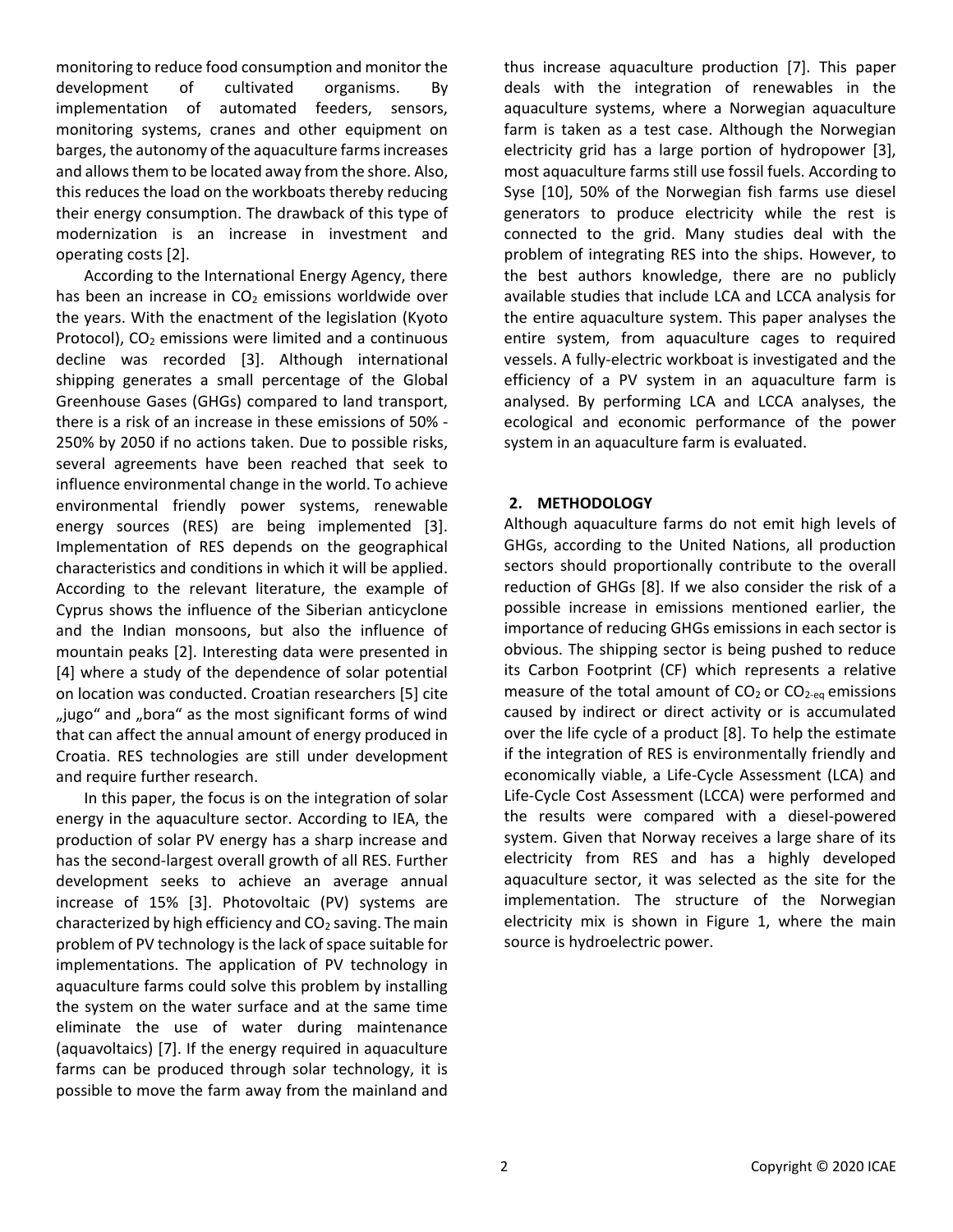

Figure 1 The Norwegian electricity mix in 2018

### **2.1 Energy demands of an aquaculture farm**

Aquaculture system in a marine environment consists of cages, farm vessels needed for work or maintenance and onshore energy network, shown in Figure 2. The basic construction has no energy consumption but adding a feed barge with the installation of lighting, monitoring systems and other equipment, the energy consumption of the overall aquaculture system increases. Conventional vessels are powered by a diesel engine which emits high levels of  $CO<sub>2</sub>$  as well as other gases. In accordance with legal regulations,  $CO<sub>2</sub>$  emissions are striving to reduce, which is why the electrification of the fleet is carried out. Relocating the feeders and other equipment from the vessel to the barge, the energy demands of the vessel decrease, enabling to power it almost completely from RES.



Figure 2 Simplified work process in an aquaculture farm

# **2.2. Integration of solar technology**

Integration of solar technology into aquaculture entails several conditions. Since the efficiency highly depends on the dimensions of the surface where the PV cells are installed, it is necessary to calculate the free surface to show if the investment is viable. In aquaculture farms, PV cells can be installed on the barge thus providing the energy needed for operating the farm. For the energy needs of the vessel, a battery is installed that charges during the night from the Norway national grid. This limits the flexibility of vessels as they depend on the charging time and shortens the travel distance due to smaller energy production, compared to the dieselpowered vessel. The second influential factor is the level of solar irradiation.

# **2.3 Life-Cycle Assessment (LCA)**

Life-Cycle Assessment (LCA) investigates the environmental impact of a system and in this paper, it is focused on the emission released throughout its lifecycle. These emissions can be analysed by the following phases [8]:

• WTP (Well-to-Pump) phase – analysis of a fuel cycle (from the extraction of raw material, production of fuel and transport to the refuelling station),

• PTW (Pump-to-Wake) phase – analysis of fuel usage in a power system which causes the tailpipe emissions,

Manufacturing phase  $-$  analysis of the manufacturing process of the main elements in a power system and their related released emissions.

The LCA is performed by means of GREET 2019 software.

# **2.4 Life-Cycle Cost Assessment (LCCA)**

Life-Cycle Cost Assessment (LCCA) includes total lifecycle costs of a system, e.g. investment cost, the cost of fuel, maintenance cost and others. Due to the expected introduction of carbon allowance, i.e. the cost of a permit to emit  $CO<sub>2</sub>$ , it is useful to calculate the costeffectiveness of different power system [8].

# **3. CASE STUDY**

The integration of solar technology was shown on the example of a salmon farm in Western Norway (Rogaland county). The farm consists of six cages of the same size, with 150 000 salmons per net cage. The fish is harvested when the salmons have reached a weight of around 4.5 – 5.5 kg [10]. Near the cages, a feed barge is positioned. The barge contains feeders, storage units, cranes,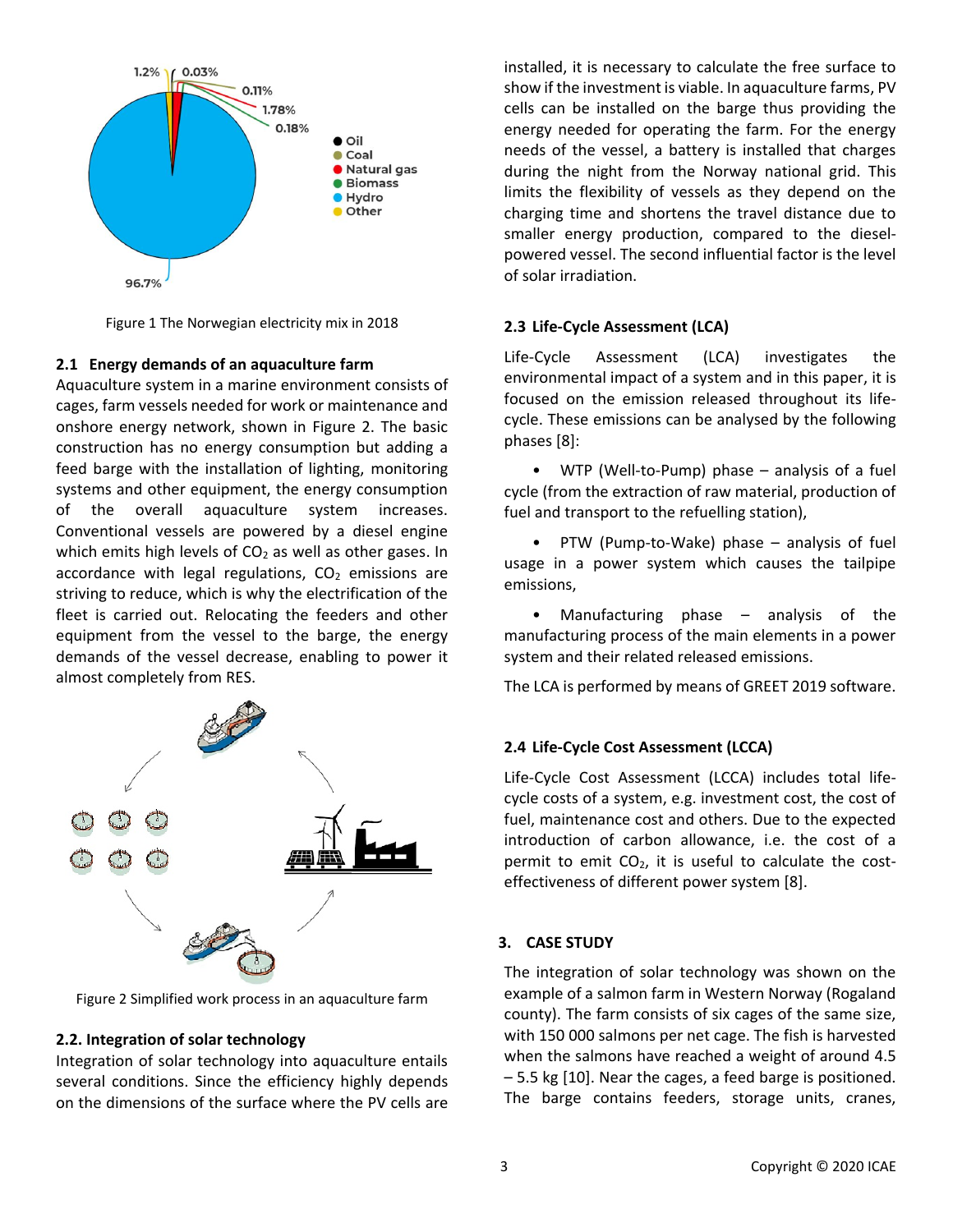monitoring systems and other equipment needed for daily operations. The total surface area of the barge is 875 m2 and a greater percent could be used for installing PV panels. A vessel was chosen as a reference boat for this case study [\[11\].](#page-5-6) The workboat is used for the transportation of workers to the barge and transportation of harvested fish. The LCA and LCCA are performed for a lifetime period of 20 years.

### **3.1. The LCA of a diesel-powered aquaculture system**

Before analyzing solar technology, the environmental impact of the currently used power system configuration is determined. The energy needs for the workboat and for the feeding barge are listed in Table 1.

|  | Table 1 The aquaculture systems main particulars |  |  |
|--|--------------------------------------------------|--|--|
|  |                                                  |  |  |

| Workboat                       |          |  |  |  |
|--------------------------------|----------|--|--|--|
| Fuel consumption daily (kg)    | 280.00   |  |  |  |
| Energy consumption daily (kWh) | 1,302.33 |  |  |  |
| Diesel engine power (kW)       | 1,480.00 |  |  |  |
| Aquaculture/Barge              |          |  |  |  |
| Daily power needs (kWh)        | 412.65   |  |  |  |
| Daily fuel consumption (kg)    | 88.71975 |  |  |  |

The analysis procedure consists of several steps [\[9\].](#page-5-7) In the first step, the workboat is investigated to obtain data on daily fuel consumption (*FCdail*y). The energy consumption (*EC*) is then calculated by dividing the *FCdaily*  with the specific fuel consumption (*SFC*). Since the considered ship is a diesel-powered vessel, the *SFC* is assumed to be 0.215 kg/kWh. In the last step, the annual emissions are calculated by multiplying the annual fuel consumption (*FCA*) with the emission factors (*EF*):

$$
TE_i = FC_A \cdot EF_i \tag{1}
$$

where the subscript *i* refers to any emissions. Then, LCAs and LCCAs are performed for the different scenarios of using the PV system, battery and diesel generator.

The analysis considers emissions released from the diesel engine manufacturing process, the processes of the WTP phase and the PTW phase, shown in Figure 3. All these emissions contribute to the CF of a diesel-powered system. The whole analysis is elaborated in detail by Perčić et al. [8].



Figure 3 Processes included in the LCA – Diesel Part

The environmental impact of a diesel engine was assessed considering the weight ratios of the material contents in the engine as described by Perčić et al. [8]. The parameters of the material manufacturing process are obtained from the GREET 2019 database.

### **3.2. The LCA of a solar-powered aquaculture system**

Integration of solar power into the aquaculture systems allows us to fully electrify the workboat. Implementing a battery as the only power source onboard leads to the reduction of emissions. Processes included in the LCA of the battery-powered ship are presented in Figure 4. Similar research was conducted for the Croatian shortsea shipping sector [8].



Figure 4 Processes included in the LCA – Battery ship

The battery is charged from the Norwegian power grid. Its capacity needs to be enough to ensure the boat operation and due to safety reasons, the capacity is increased by 20%. The energy characteristics of the electric workboat are shown in Table 2.

Table 2 The electric workboat main particulars

| Workboat                       |          |
|--------------------------------|----------|
| Energy consumption daily (kWh) | 1,302.33 |
| Battery capacity               | 1,562.79 |
| Battery weight (kg)            | 7,813.95 |

Regarding the feed barge, a PV system is installed which converts solar energy into electricity, shown in Figure 5. The PV cells are placed on the deck horizontally and, for the specified workboat, the available area is around 744  $m<sup>2</sup>$ .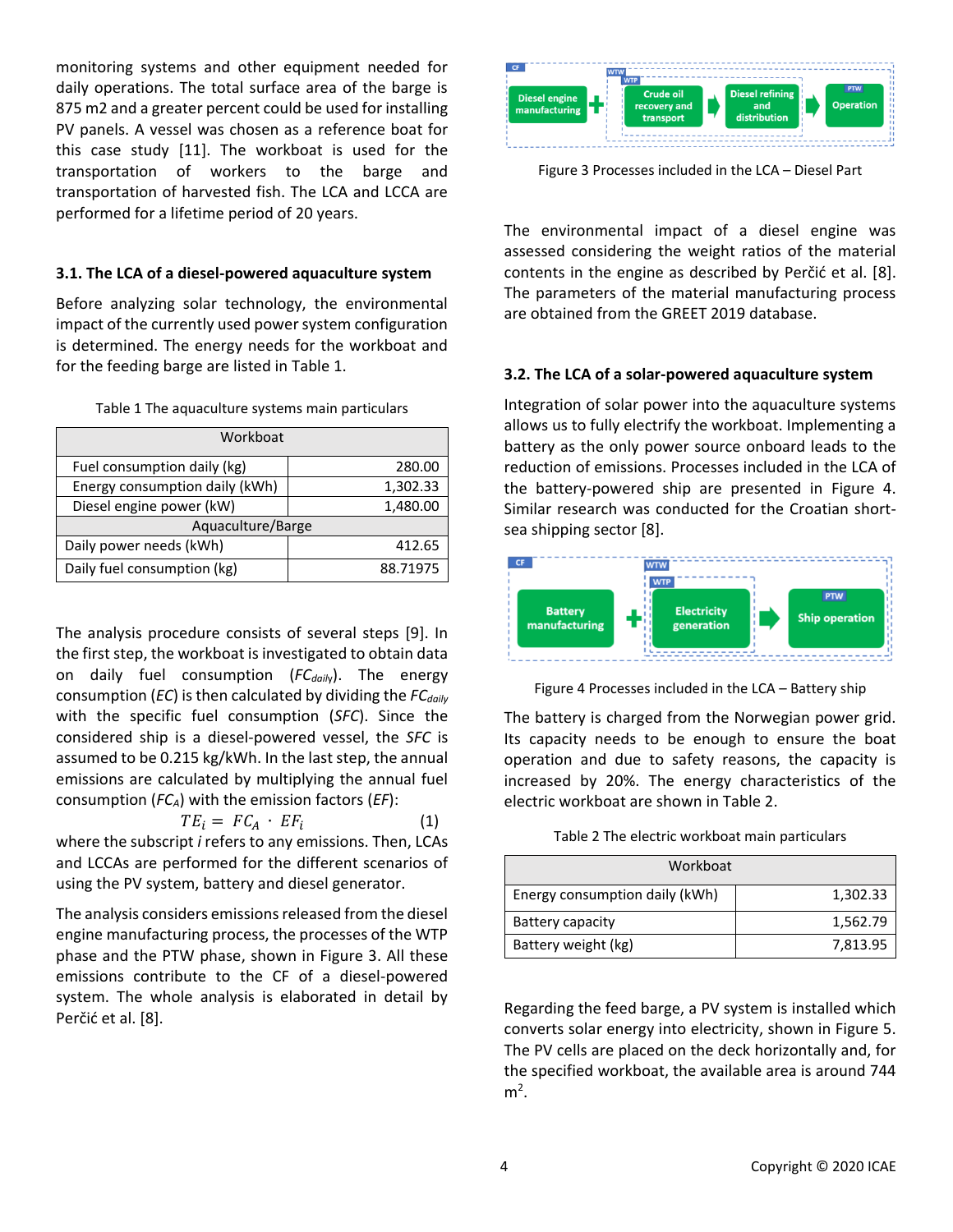

Figure 5 Processes included in the LCA – Solar-diesel generator for aquaculture farm

The power output of a PV system (PPV) depends on its efficiency (*η*) (17% [2]), and on solar irradiation (Erad), which its annual average value for the area of navigation and the horizontally placed PV cells is equal 4,888 MJ/m2 [10]. The  $P_{PV}$  is calculated as follows:

$$
P_{PV} = \frac{\eta \cdot E_{rad} \cdot A}{t}.
$$
 (2)

The battery capacity for the feed barge isn't sufficient to meet the energy needs of the barge. The capacity is calculated by the following formula, with the specific energy of 0.2 kWh/kg:

$$
BC = 1.2 \cdot EC.
$$
 (3)

For that reason, a diesel generator is also installed. The energy balance of the barge is shown in Table 3.

| Aquaculture/Barge                        |        |  |  |
|------------------------------------------|--------|--|--|
| PPV daily (kWh)                          | 78.42  |  |  |
| Daily energy needs (kWh)                 | 412.65 |  |  |
| Diesel generator consumption daily (kWh) | 334.23 |  |  |
| Fuel consumption (daily) (kg)            | 71.86  |  |  |
| Battery capacity (kWh)                   | 412.65 |  |  |

Table 3 Energy characteristic of the barge system

### **3.3. The LCCA of a diesel-powered aquaculture system**

The investment cost of a new diesel engine on the workboat is calculated by multiplying the average power of the workboat with the assumed conversion factor of 250 €/kW. The overall cost of the workboat use depends also on the fuel cost and maintenance cost. The fuel cost depends on the diesel cost (for Norway 1.05 €/kg), while the maintenance cost includes the energy consumption and the cost of maintenance of diesel engine (0.0140 €/kWh). Energy consumption remains the same as for the diesel-powered workboat. A similar calculation is made for the feed barge. The investment cost is calculated by multiplying the capital cost of the diesel generator (554 €/kW) with its power (110 kW). Life-cycle fuel cost calculates the annual fuel consumption with the

diesel cost. Maintenance cost calculates the power needs and the cost of maintenance of diesel generator.

### **3.4. The LCCA of a solar-powered aquaculture system**

The overall cost of an electricity-powered workboat calculates the life-cycle fuel price (285,209.30  $\epsilon$ ) and battery costs (investment in the amount of 694,573.64 € and replacement in the amount of 264,111.63  $\epsilon$ ). The powering of the barge includes several outgoings. The power system consists of a PV system and a diesel generator. The overall cost of the PV system includes investment cost for the battery (917,000.00 €) and PV  $(121,599.36 \text{ €}).$  Maintenance cost for the battery replacement is in the amount of 348,689.25 € and for the PV system 486,397.44 €. The diesel generator requires an investment of 60,940.00 €, life-cycle fuel cost 550,808.75 € and maintenance cost 34,158.68 €.

### **4. RESULTS**

The LCA and LCCA are performed for a diesel-powered and solar-powered aquaculture system. The results are shown in Figure 6 and Figure 7. The results of the LCA show that the electrification of the ship is an environmentally friendly option. A significantly lower level of CF has been achieved. The CF is 96,13% lower in the case of full electrification of the workboat. The results were influenced by the fact that Norwegian electricity mostly originates from RES. Due to that, emissions have lower values. Integrating the solar technology in the aquaculture farm also decreases the CF but visibly less, only 13,01%. However, every reduction in GHGs emission is significant.



Figure 6 The LCAs results